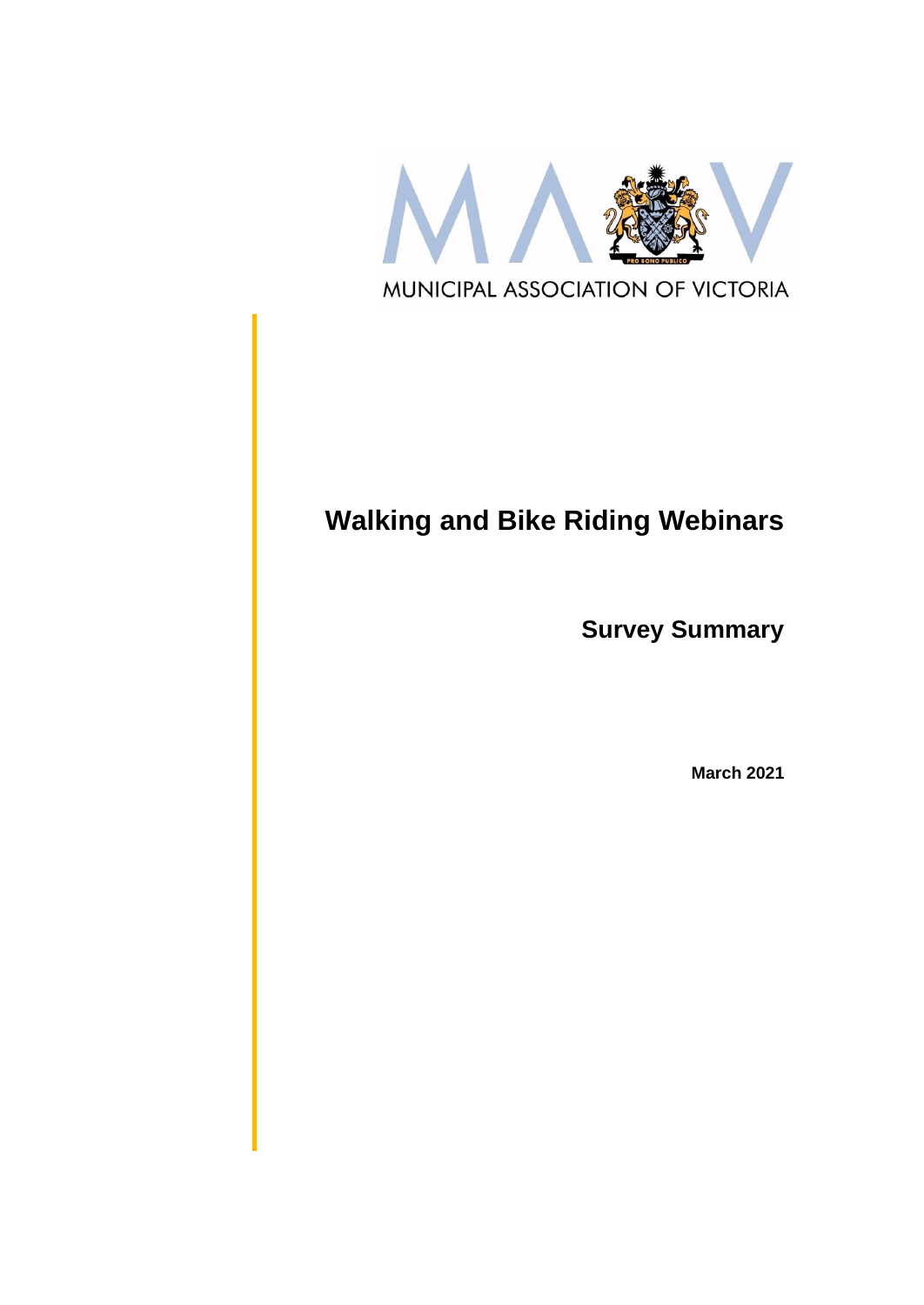#### *© Copyright Municipal Association of Victoria, 2021.*

*The Municipal Association of Victoria (MAV) is the owner of the copyright in the publication Survey Summary: Walking and Bike Riding Webinars.* 

*No part of this publication may be reproduced, stored or transmitted in any form or by any means without the prior permission in writing from the Municipal Association of Victoria.* 

*All requests to reproduce, store or transmit material contained in the publication should be addressed to Emma Lake, Manager Infrastructure and Community Strengthening, via MAV Reception (03) 9667 5555.*

*The MAV does not guarantee the accuracy of this document's contents if retrieved from sources other than its official websites or directly from a MAV employee.*

*The MAV can provide this publication in an alternative format upon request, including large print, Braille and audio.*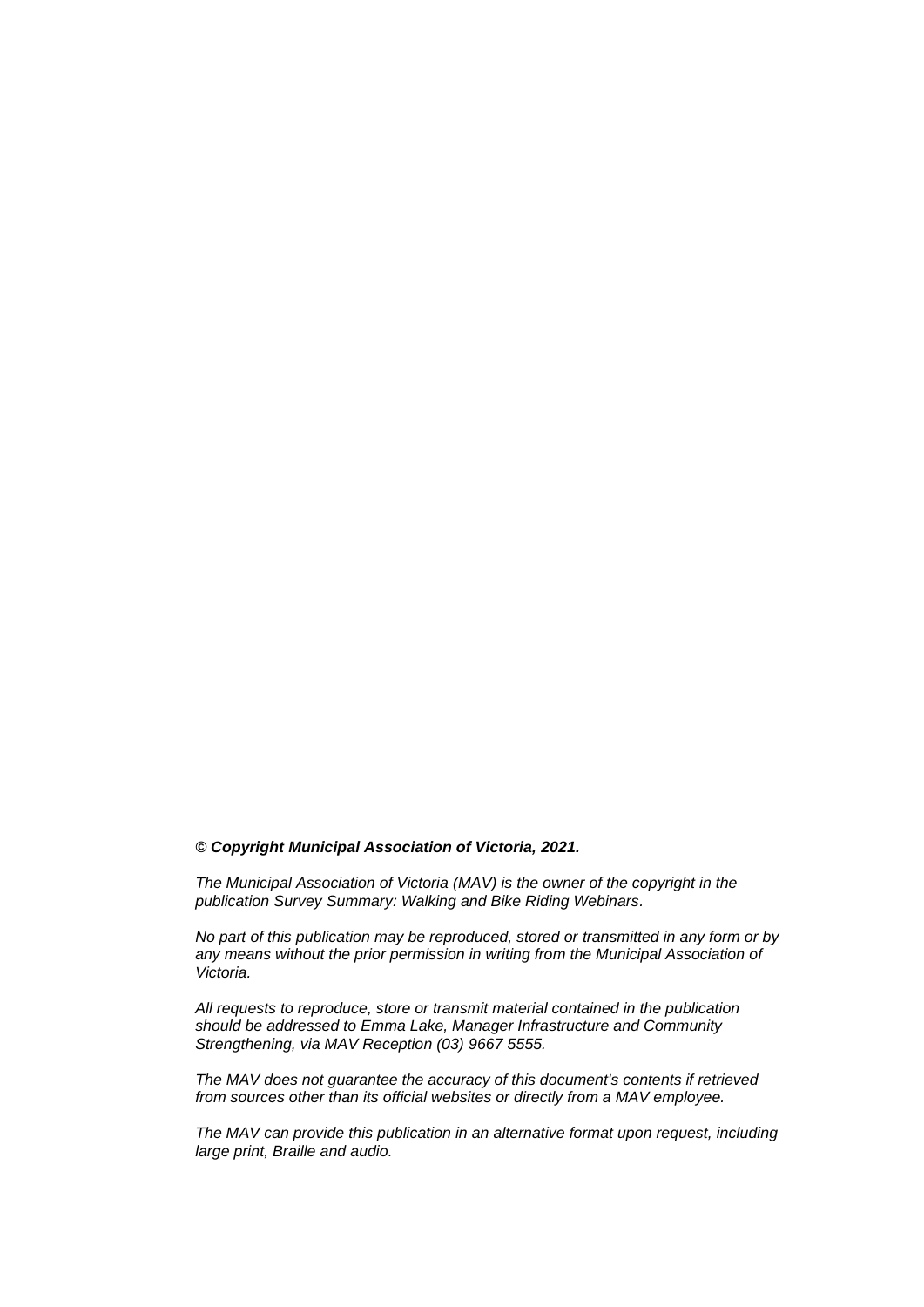

## **Table of contents**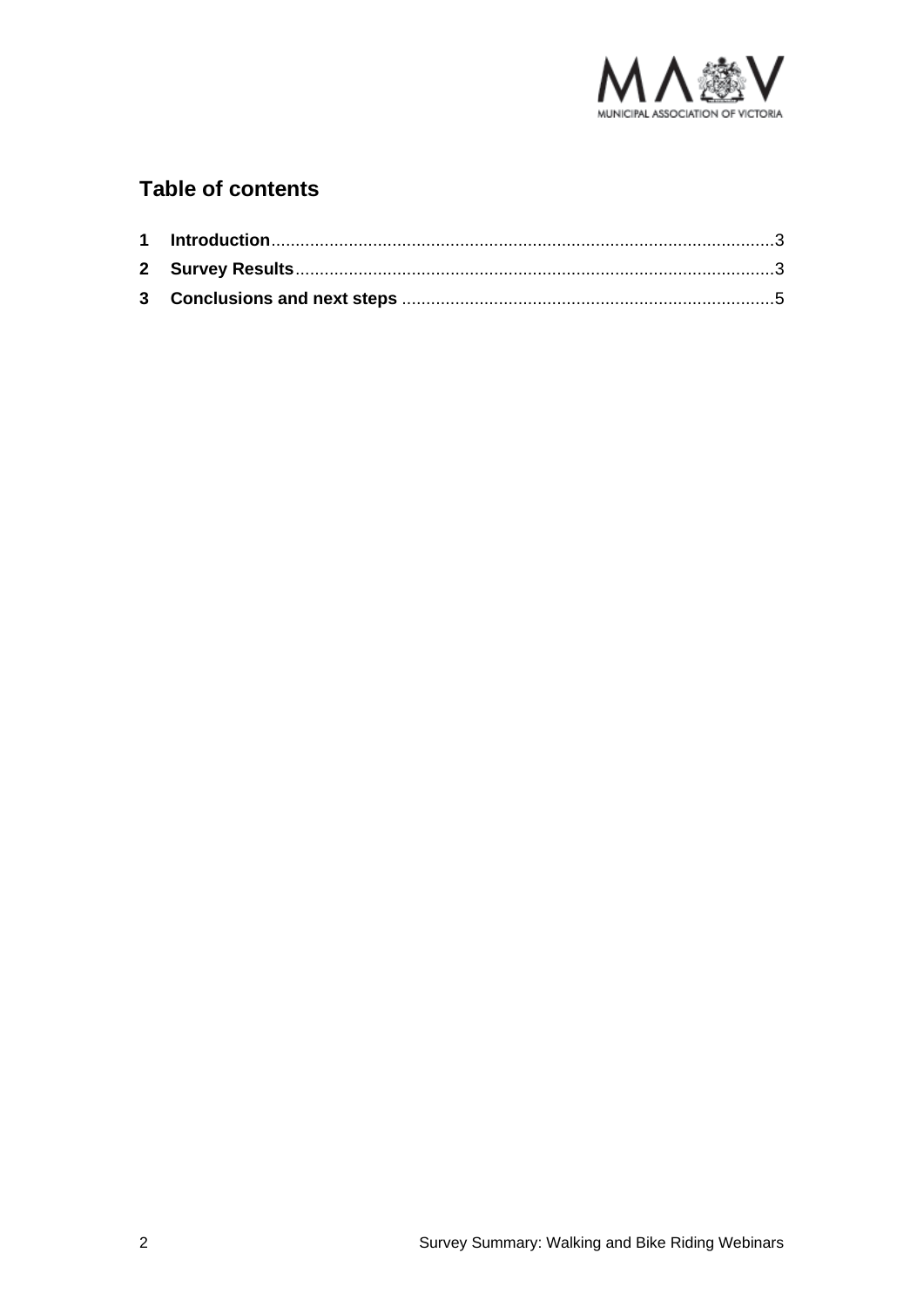

## <span id="page-3-0"></span>**1 Introduction**

The Municipal Association of Victoria (MAV) and VicHealth have been working together since July 2020 to support Victorian local councils to deliver projects that encourage walking and bike riding. Covid-19 has been a catalyst to improve our local infrastructure and work in collaborative partnerships.

Part of this work involved the MAV and VicHealth delivering a webinar series on key topics and case studies about encouraging walking and bike riding from October to December 2020. This report summarises the results of the survey conducted with participants of the webinar series.

## <span id="page-3-1"></span>**2 Survey Results**

#### **2.1 Respondents**

Total Responses – 27 Metropolitan – 11 Interface – 5 Regional City – 4 Large Rural Shire – 3 Small Rural Shire  $-3$ 



#### **2.2 How respondents became aware of webinar series**

| Direct email from MAV about the series   |           | 40.74%   | 11 |
|------------------------------------------|-----------|----------|----|
| <b>MAV Bulletin</b>                      |           | 25.93%   | m  |
| Word of mouth                            |           | 22.22%   | 6  |
| MAV Walking and Bike Riding Resource Hub |           | 7.41%    | 2  |
| VicHealth                                |           | 3.70%    |    |
| MAV website events page                  |           | $0.00\%$ |    |
| Other (please specify)                   | Responses | 0.00%    |    |

#### **2.3 Extent of satisfaction with webinar series**

|   | ٠                                                                                                       | <b>VERY</b><br><b>SATISFIED</b> | <b>SOMEWHAT</b><br>L.<br><b>SATISFIED</b> | <b>SOMEWHAT</b><br><b>UNSATISFIED</b> | <b>VERY</b><br><b>UNSATISFIED</b> | <b>I DID NOT</b><br><b>ATTEND</b> | <b>TOTAL</b> |
|---|---------------------------------------------------------------------------------------------------------|---------------------------------|-------------------------------------------|---------------------------------------|-----------------------------------|-----------------------------------|--------------|
| ۰ | Walking<br>and<br>cycling<br>through<br>Covid and<br>beyond<br>(August<br>2020)                         | 21.74%<br>5                     | 34,78%<br>8                               | 0.00%<br>$\Omega$                     | 4.35%<br>1                        | 39.13%<br>9                       | 23           |
|   | Behaviour<br>Change to<br>support<br>walking<br>and<br>cycling<br>projects<br>(October<br>2020)         | 28.00%<br>7                     | 28.00%<br>7                               | 0.00%<br>$\circ$                      | 4.00%<br>1.                       | 40.00%<br>10 <sup>°</sup>         | 25           |
|   | Council<br>lessons<br>from<br>delivering<br>walking<br>and<br>cycling<br>projects<br>(November<br>2020) | 17.39%<br>4                     | 39.13%<br>9                               | 4.35%<br>1                            | 0.00%<br>$\circ$                  | 39.13%<br>9                       | 23           |
|   | Evaluation<br>of walking<br>and bike<br>riding<br>projects<br>(December<br>2020)                        | 18.52%<br>5                     | 40.74%<br>11                              | 7.41%<br>$\overline{2}$               | 0.00%<br>$\circ$                  | 33.33%<br>9                       | 27           |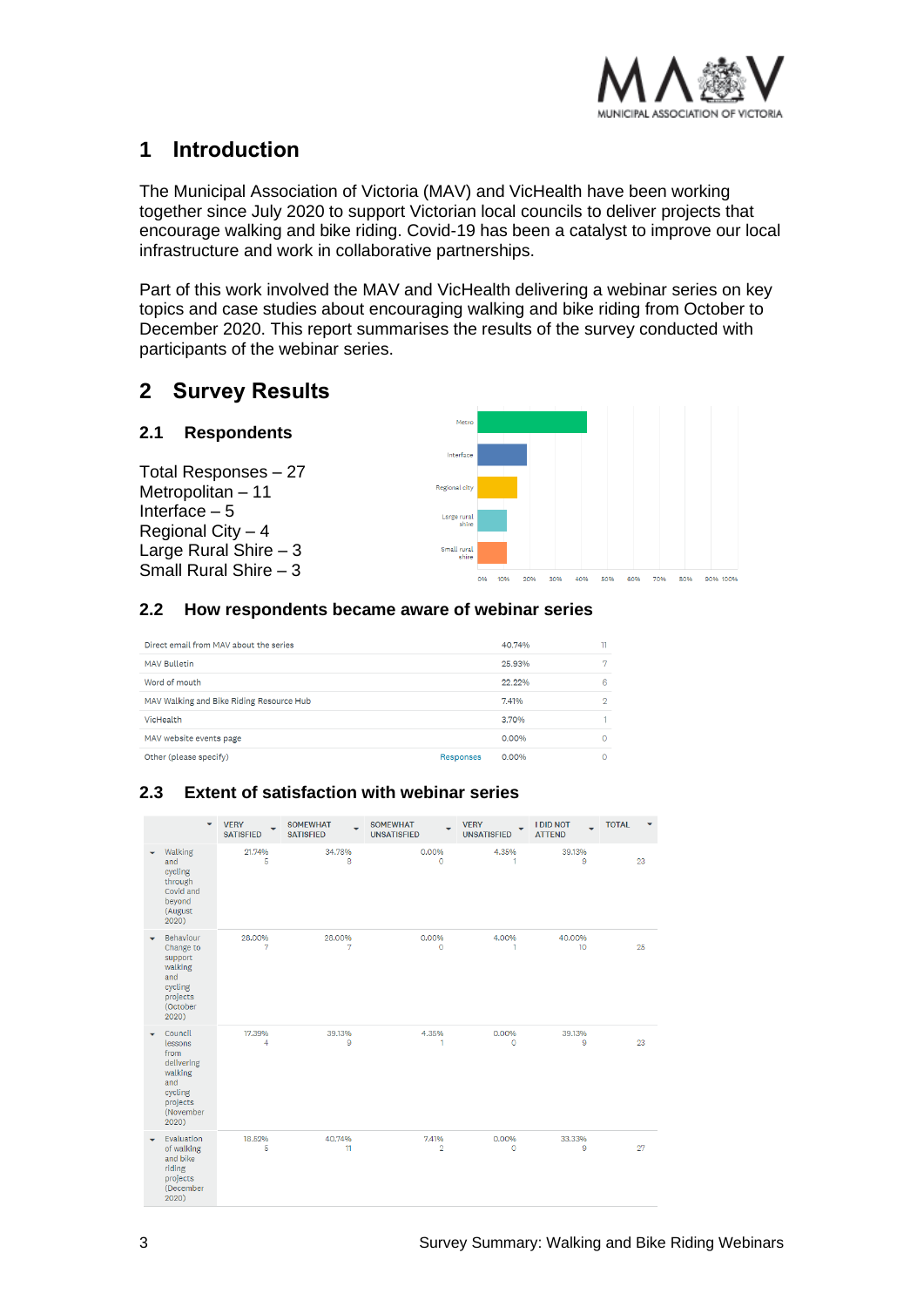

#### **2.4 Reasons for dissatisfaction**

Only 1 response was provided and stated the "presentation wasn't relevant to a remote rural shire. It was too citycentric."

#### **2.5 Reasons for satisfaction**

Delivering relevant topics was the most important factor in determining respondent satisfaction with the webinars. Other respondents noted networking opportunities and/or the ability to hear new perspectives were greatly appreciated.

| Topic relevant to me                  |           | 52.17% | 12 |
|---------------------------------------|-----------|--------|----|
| Presentations/outcomes of value to me |           | 43,48% | 10 |
| Delivery of presenters                |           | 26.09% | 6  |
| Delivery of webinar (e.g.: timing)    |           | 26.09% | 6  |
| I can't remember                      |           | 13.04% | 3  |
| Not applicable                        |           | 26.09% | 6  |
| Other (please specify)                | Responses | 13.04% |    |

### **2.6 Future topics of interest**

A webinar focused on project delivery lessons would be well received by the majority of respondents. Communications, behaviour change and interactions between modes are also topics of interest. Other respondents noted a desire to see more rural content, information on recreational-focused walking and riding, and advice on navigating cultural heritage issues.

| Project delivery lessons learned from other councils                              |           | 76.92% | 20 |
|-----------------------------------------------------------------------------------|-----------|--------|----|
| Communications campaigns and strategies                                           |           | 65.38% | 17 |
| Engaging with communities and stakeholders                                        |           | 61.54% | 16 |
| Behaviour change – strategies and actions for local communities                   |           | 57.69% | 15 |
| Interactions between modes (e.g.: bikes and PT)                                   |           | 57.69% | 15 |
| State strategies and guidelines (e.g.: road safety, Movement and Place framework) |           | 57.69% | 15 |
| Monitoring and evaluation                                                         |           | 38.46% | 10 |
| Supporting technology (e.g.: traffic signal operations)                           |           | 23.08% | 6  |
| Other (please specify)                                                            | Responses | 11.54% | 3  |

#### **2.7 Usefulness of MAV Walking and Bike Riding Resource Hub**

| Very useful                | 22.22% | 6  |
|----------------------------|--------|----|
| Fairly useful              | 14,81% |    |
| Limited use                | 11.11% |    |
| Not useful                 | 0.00%  |    |
| I didn't visit the webpage | 51.85% | 14 |

#### **2.8 General feedback**

Many respondents noted they greatly appreciated the webinars and would be happy to see the series continue in 2021.